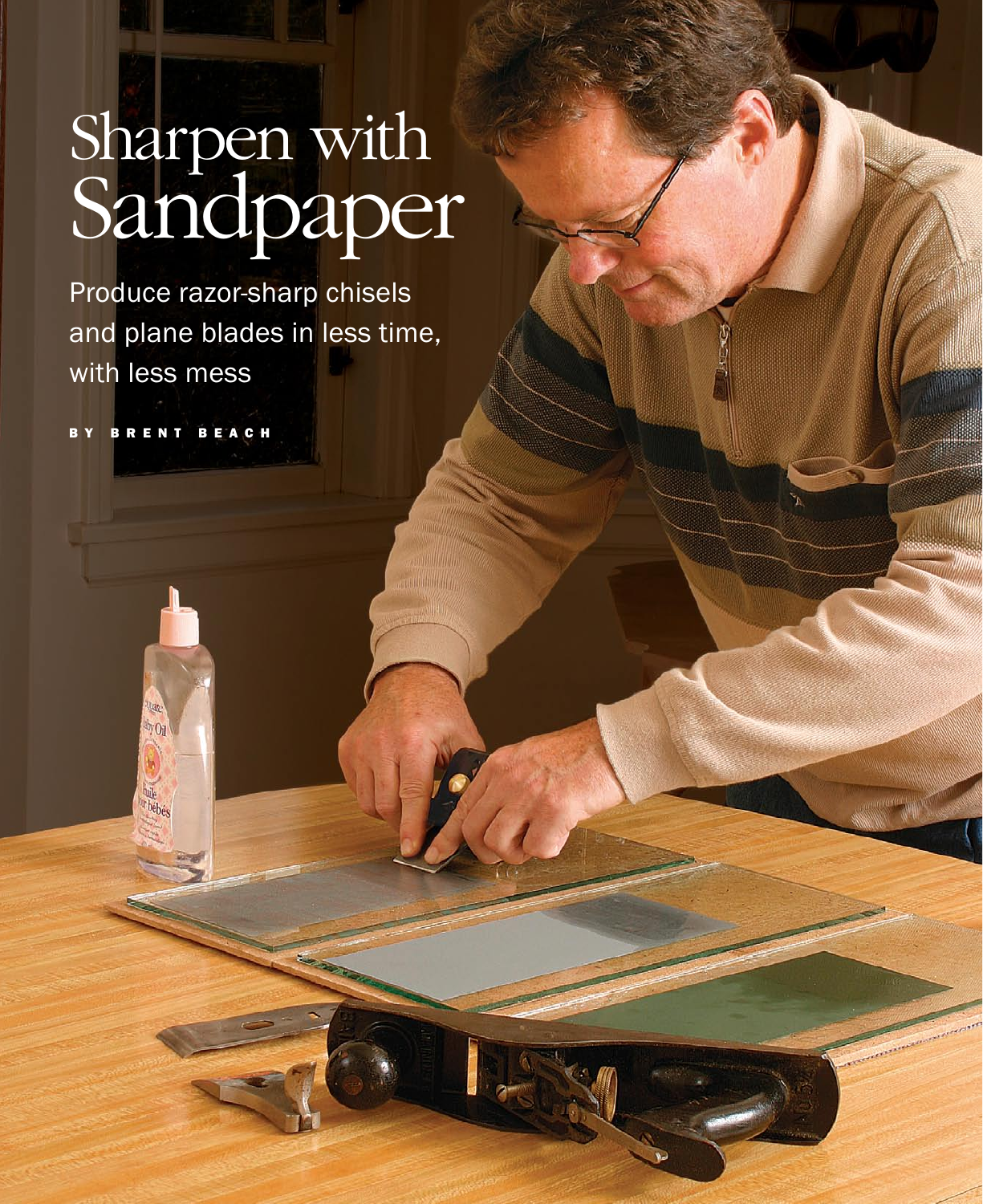For years, no matter what method I used, my sharpening efforts were a disappointment. Then I tried high-quality sandpaper as the sharpening medium, used with an angle jig. To my surprise and delight, the process proved to be remarkably quick, easy, and effective. Indeed, it now takes less than two minutes on average to sharpen a dull plane blade or bench chisel with a perfect bevel angle every time.

Sandpaper sharpening has been around for a long time. As the name suggests, it uses sandpaper as the sharpening medium, rather than traditional oilstones or waterstones. The paper is glued temporarily to a flat surface, such as the top of a tablesaw or jointer, or more commonly of late, a piece of glass.

I now use a commercially available jig for most of my honing, but for a long time my jig was shopmade (check it out on my Web site: www3.telus.net/ BrentBeach). I still use the shopmade jig when I want to add a shallow back-bevel to the flat side of a plane blade. The commercial jig will produce a back bevel, but it's limited to an angle that's not to my taste.

After switching to sandpaper sharpening, I experimented until I found the technique that worked best. I now use high-quality sandpaper that has a remarkably consistent grit size and an adhesive backing that secures it solidly to the glass. That way, as I sharpen, the paper doesn't push up in front of the cutting edge and change the sharpening angle. And I add three microbevels, which gets me through the three successive grits of sandpaper more quickly.

#### Start with three pieces of glass

The sandpaper must be mounted to a flat surface. I use standard window glass. It's inexpensive, available at any glass shop, and more than flat enough. Because my sharpening procedure requires three different sandpaper grits, I use three pieces of glass, each measuring 5mm thick by 6 in. wide by 16 in. long. A glass shop will cut them to size for you. For safety's sake, take a few minutes when you get them home to smooth the sharp edges with sandpaper.

To strengthen and protect the glass, glue it to a backer board. I use 1⁄4-in.-thick hardboard (Masonite), but plywood also works. I use a glue called Weldbond (www.monstermosaics .com; 888-236-4001), but I suspect that any glue that bonds wood and glass will work. Apply a thin coat of glue to each mating surface, then place the glass on the backer. A few pieces of masking tape prevent the glass from sliding, and a stack of books on top holds it down.

**Use high-quality sandpaper—**The most important part of my system is high-quality adhesive-backed sandpaper. I use microfin-

ishing sheet abrasives made by 3M (www.toolsfor workingwood.com; 800-426-4613). Compared to regular sandpaper, the grits on this 3M product are more

## Sandpaper needs a flat surface

To ensure a flat bevel, the sandpaper must be mounted to a flat surface. A piece of window glass serves that need more than adequately.



*Strengthen the glass with a backer board. The glass becomes less fragile when glued to a piece of hardboard.*



*Peel away the plastic backing on the sandpaper. Although the paper is selfadhesive, apply a thin coat of soapy water to the glass. This will make it easier to position the paper.*



*Roll out the bubbles. Air bubbles trapped under the paper can cause it to rip when sharpening. Use a roller of some sort to push the bubbles out to the edge.*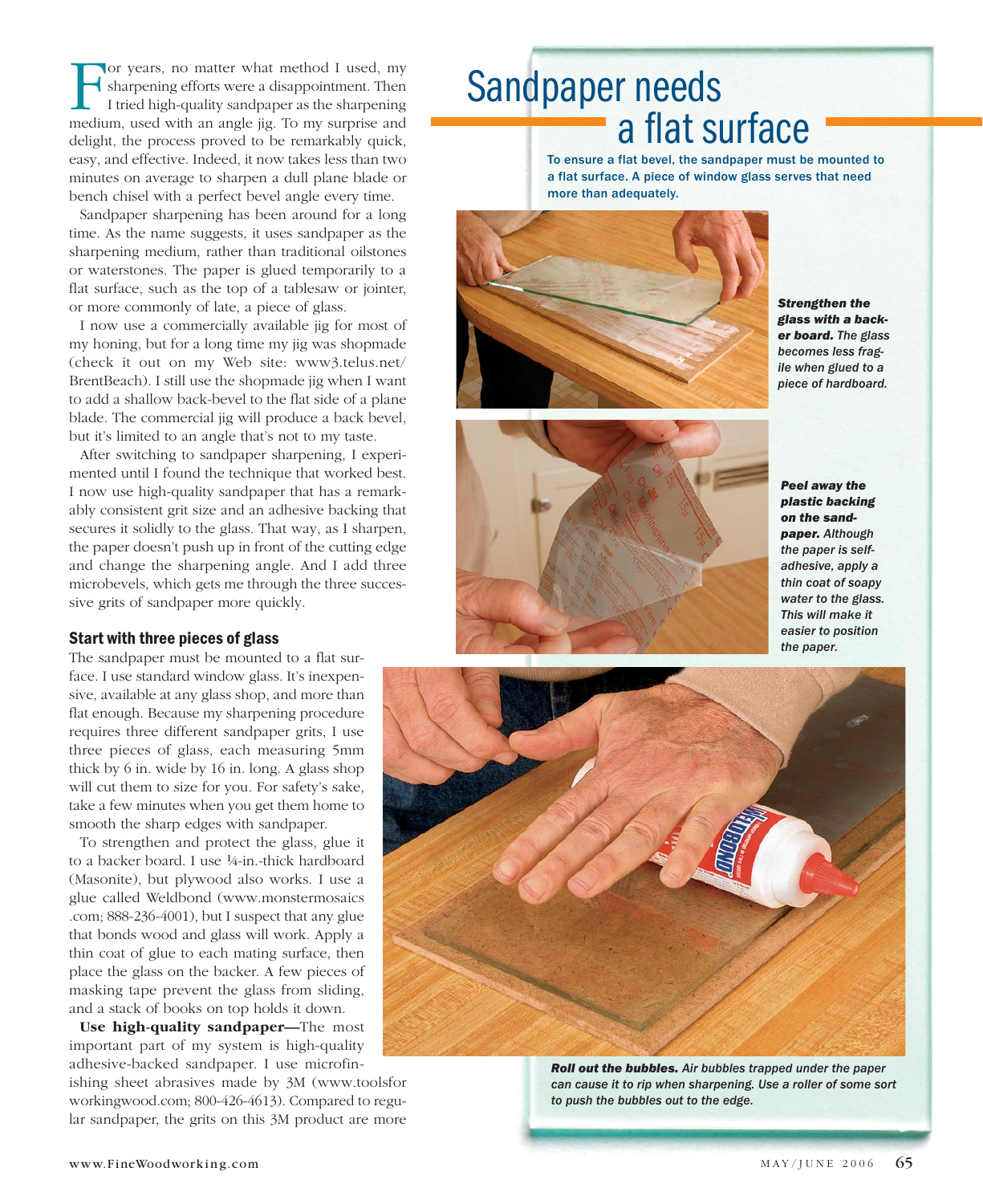## Use a honing guide for fast, accurate results

Speed up the sharpening process by raising the blade angle after each grit. This reduces the amount of steel removed at each step.



*Start with 15micron paper. Add a little baby oil or mineral oil to help float away the steel filings. Set the jig at 30° and roll it back and forth, keeping the wheel off the sandpaper. It takes a minute or less to establish the first microbevel.*

*1. Use a bench grinder to create the 25° primary bevel. 2. Hone the first microbevel at 30°.*



uniform in size. That means you are less likely to get unwanted deeper scratches from an occasional oversized grit in your paper. Plus, because the sandpaper mounts firmly on glass, the abrasive stays flat. I use three grits—15 micron, 5 micron, and 0.3 micron—one for each piece of glass.

It's important to apply the paper carefully. any dirt or air bubble can leave a bump, and even a tiny bump can nick the edge of a tool or catch an edge during sharpening and tear the paper. Before adding the paper, wash the glass with soap and water to remove odd pieces of dirt or sawdust.

Cut the sheet abrasive in half lengthwise and remove the backing paper. Wash your hands with just a little soap on them (not too wet) and rub your hand on the glass to dampen the surface. If you tilt the glass and water runs off, it is too wet. add the paper carefully to avoid trapping air bubbles between the glass and the paper. Place one end of the paper on one end of the glass, lowering the paper until you reach the other end. The soapy water will prevent the adhesive backing from adhering immediately, so

you can slide the paper around until it's centered. The water will dry through the paper in short order. No matter how small they might be, roll or push out any air bubbles.

**A jig ensures perfect microbevels—**Because I use microbevels, I must hold the cutting edge at a consistent angle every time. I've long been partial to my shopmade jig, but of late, I've also learned to like the Veritas Mk.II jig (part No. 05M09.01; \$48.50; www.leevalley.com; 800-871-8158). The mk.II accepts most plane blades and bench chisels, and allows me to establish three microbevels quickly.

Before you start honing, grind a fresh 25º primary bevel on the blade. When grinding, make sure the edge ends up square to the chisel or blade. after the edge is ground, set the mk.II to 30º and mount the blade or chisel. make sure the knob on the eccentric roller is in the 12 o'clock position. Then, put a little baby oil or mineral oil on the 15-micron abrasive. as you sharpen, the steel that's removed will end up as tiny filings. you'll want enough oil to float the filings out of the abrasive so that the blade can push